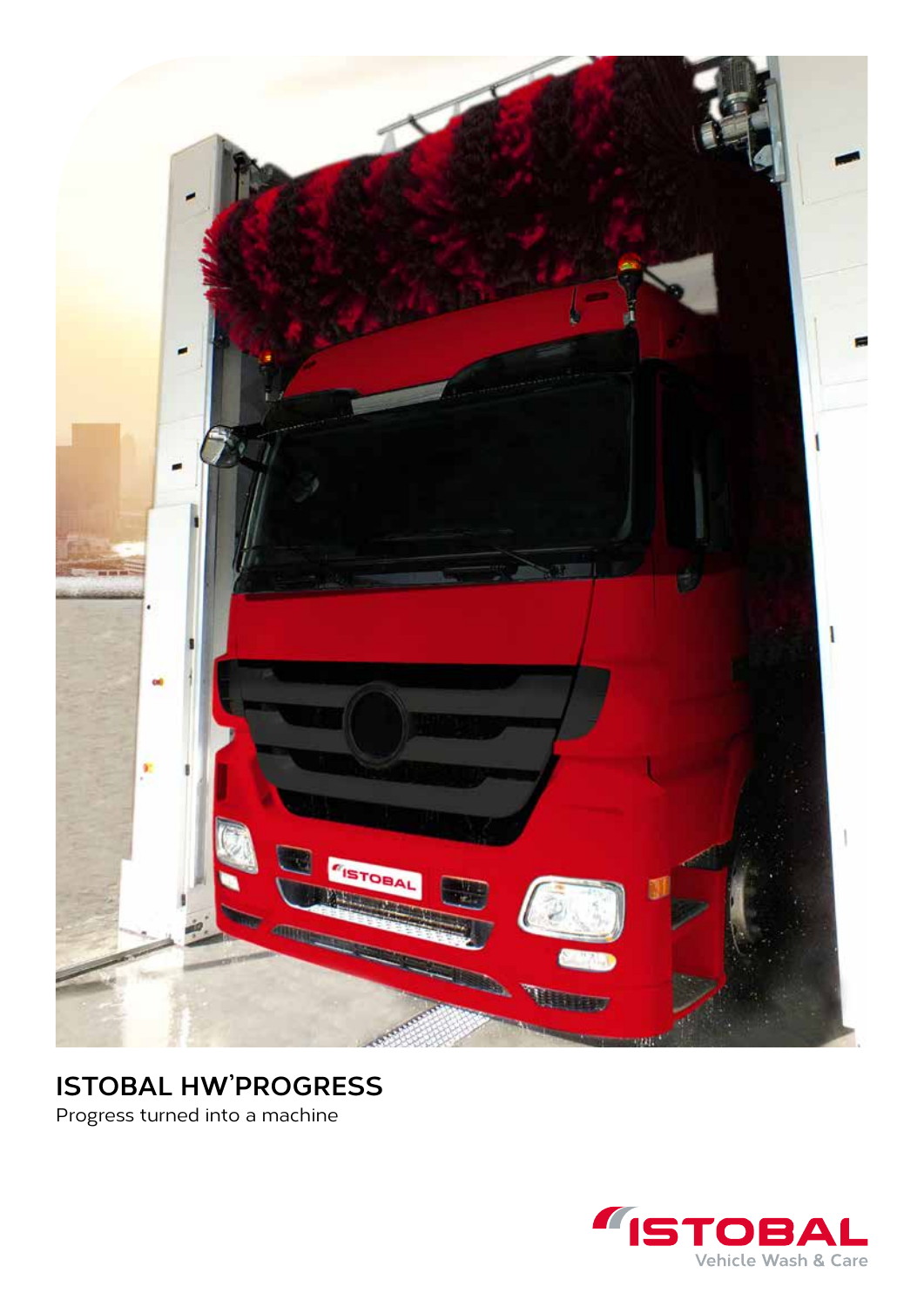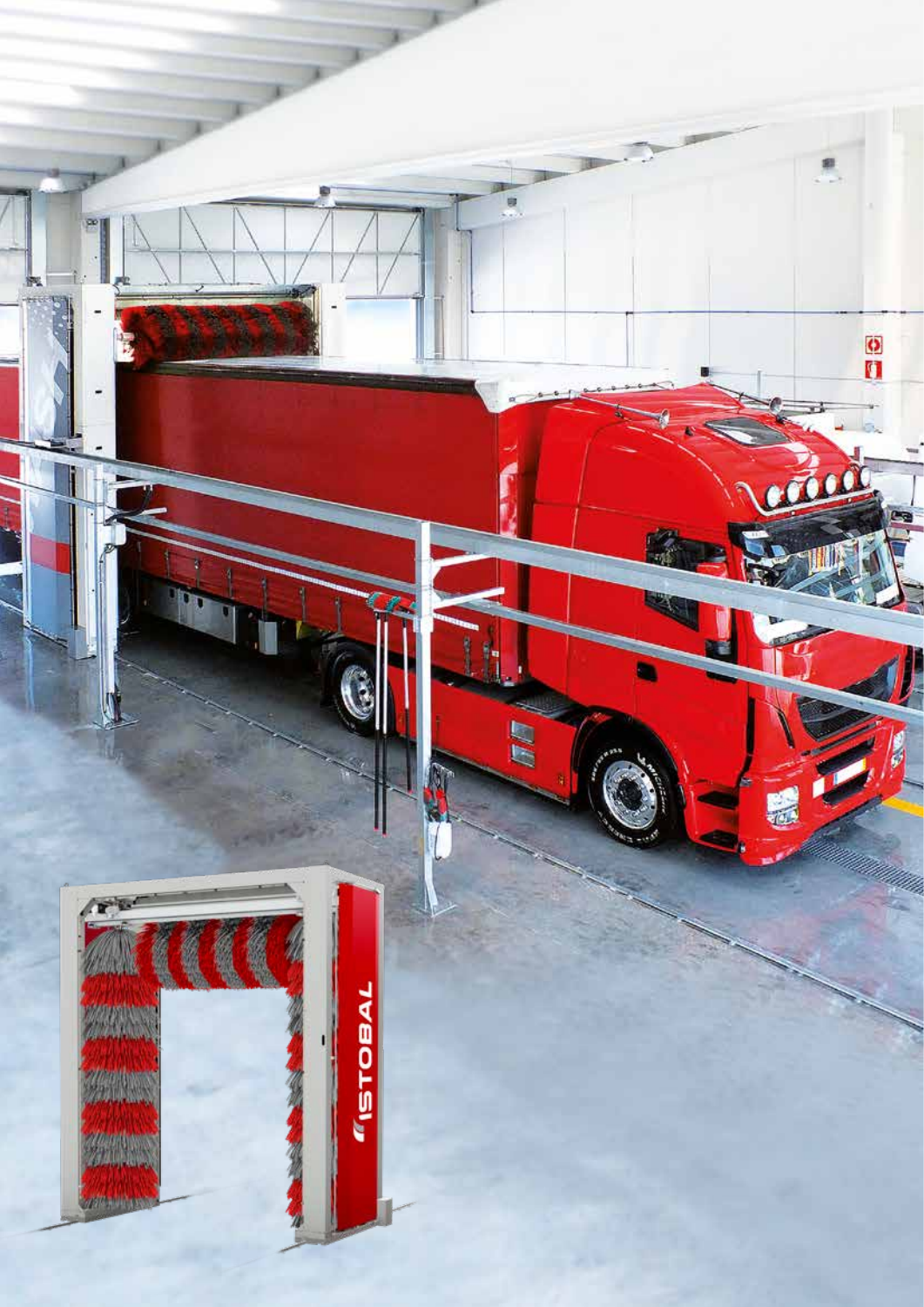![](_page_2_Picture_0.jpeg)

Model **ISTOBAL HW'PROGRESS** of the commercial vehicle range has an optimised design and incorporates all the technological developments currently demanded by transport professionals. **ISTOBAL HW'PROGRESS** is the most flexible commercial vehicle rollover in the market, and can be adapted to the specific requirements of each type of vehicle fleet: vans, trailer trucks, buses, tankers, garbage trucks, vehicles for the construction industry and other special vehicles.

The equipment consists of a robust cubic structure made of hot-dip galvanised steel. It has self-driven vertical brushes with an overlapping scrub function and shampooinjection via a dosing pump, flexible configuration by user with up to 15 programs, a touch-screen control panel, and a choice of service connections: energy chain, loop connection, or a fixed or swinging post. For corporate image consistency, the rollover structure can be customised in 23 and the polyethylene brushes in 4 different colours.

![](_page_2_Picture_3.jpeg)

| <b>WASH DIMENSIONS</b>      |               |               |               |               |
|-----------------------------|---------------|---------------|---------------|---------------|
| MAX. VEHICLE HEIGHT         | 3,610 / 3,880 | 3,730 / 4,000 | 4,230 / 4,500 | 4.730 / 5.000 |
| <b>VEHICLE ACCESS WIDTH</b> | 2.830         | 2.830         | 2.830         | 2.830         |
| LENGTH OF RAILS*            | 24,000        | 24.000        | 24,000        | 24,000        |
| <b>HEIGHT OF MACHINE</b>    | 4,590 / 4,780 | 4,710 / 4,900 | 5.210 / 5.400 | 5.710 / 5.900 |
| <b>WIDTH OF MACHINE**</b>   | 4.740         | 4.740         | 4.740         | 4.740         |

\* Standard length 24 m. Modules can be added. All measurements in mm

\*\* Recommended bay width 5,400 mm.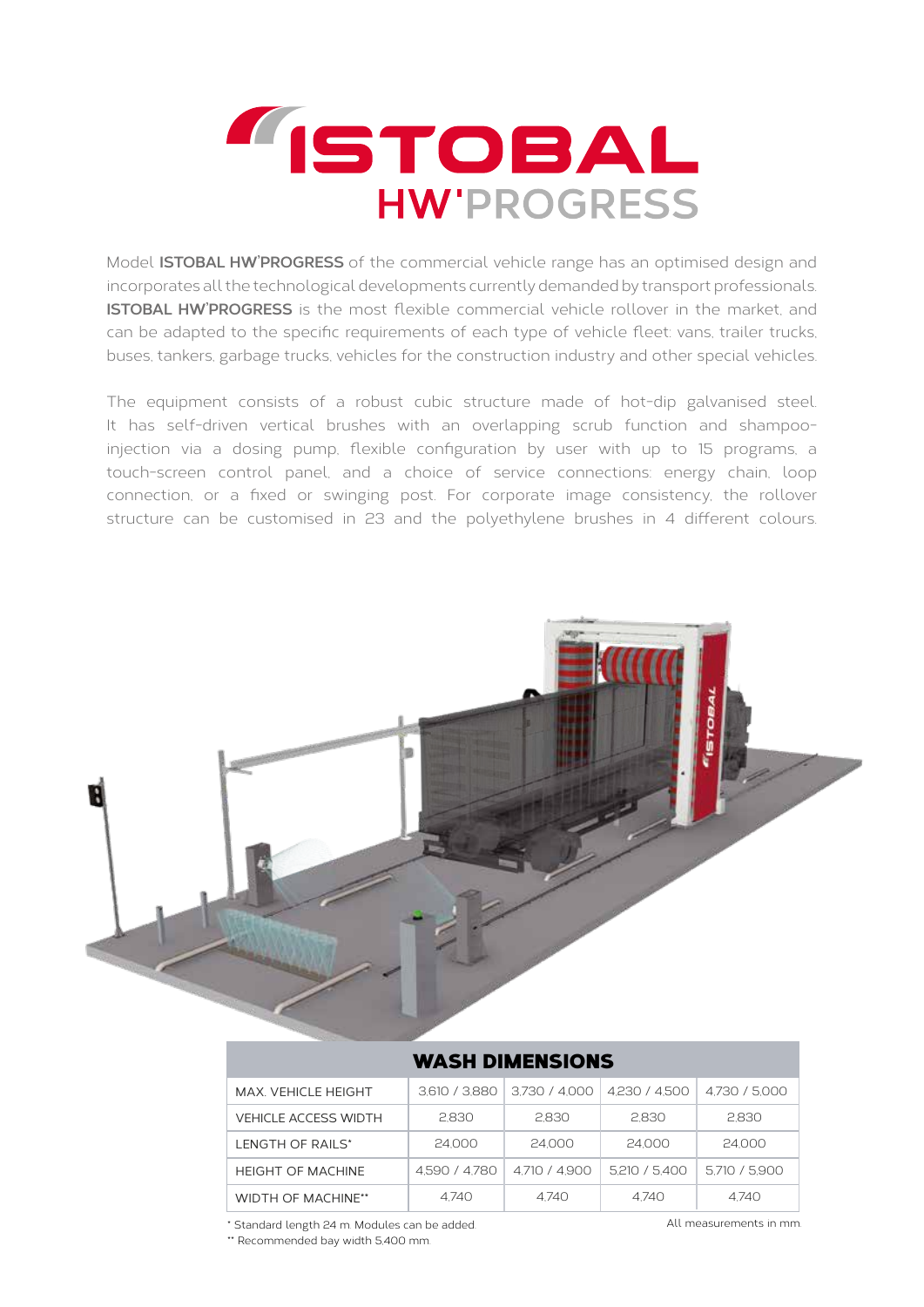# ISTOBAL HW'PROGRESS

## FEATURES

## EXTERNAL CONTROL PANEL VERTICAL BRUSHES

![](_page_3_Picture_3.jpeg)

The external control panel with a colour touch-screen facilitates **user-friendly navigation** on the machine menu. It is equipped with push buttons for machine and brush manual movement, selection of up to 15 programs, and the possibility of on-line connection for remote control. A flexible configuration allows the user to set programs by wash pass, optimising speeds on each individual pass.

![](_page_3_Picture_6.jpeg)

The self-driven vertical brushes perform an overlapping scrub on the vehicle front and rear. Brush positions are controlled by means of an encoder and the brushes of high-density polyethylene work with three pressure levels for the different vehicle shapes. Patented front tilting system - for improved cleaning results on the windscreen - is optional.

![](_page_3_Picture_8.jpeg)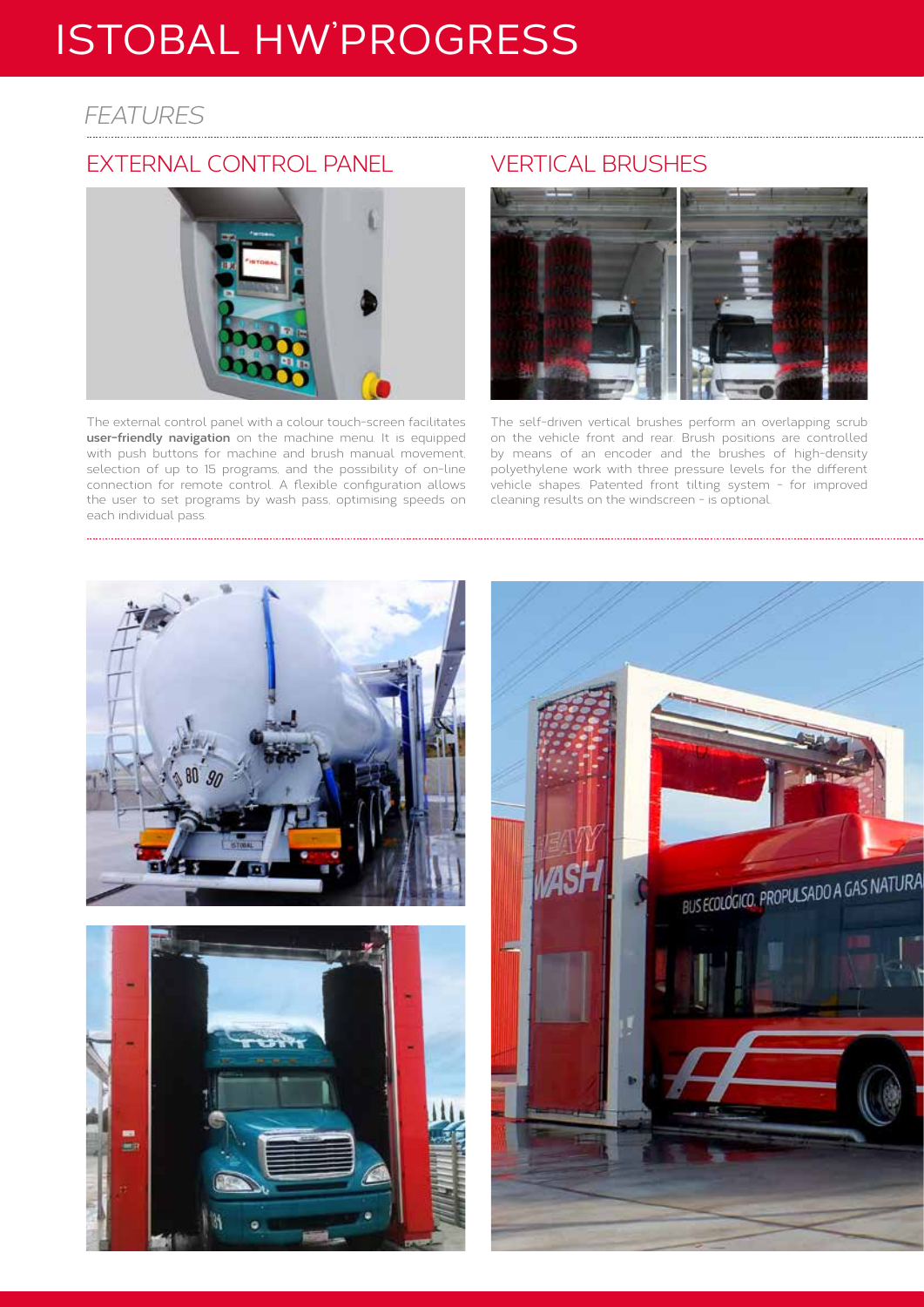## **"ISTOBAL**

![](_page_4_Picture_2.jpeg)

The high-density polyethylene horizontal brush is equipped with a frequency converter to soften up and down movements, and with **5 pressure levels** to better follow vehicle profiles. Thanks to the model's flexible configuration, up to 4 'obstacle-avoidance' scans for wing mirrors and sunscreens are also possible.

## HORIZONTAL BRUSH OTHER OPTIONAL EXTRAS

![](_page_4_Picture_5.jpeg)

• Quick drive through programs for buses

- Centring guides
- Wax dosing pump
- Splash screens for vertical brushes and horizontal brush
- Demineralising unit
- Recycling unit
- **ISTOBAL esens®** chemical products

![](_page_4_Picture_13.jpeg)

![](_page_4_Picture_14.jpeg)

![](_page_4_Picture_15.jpeg)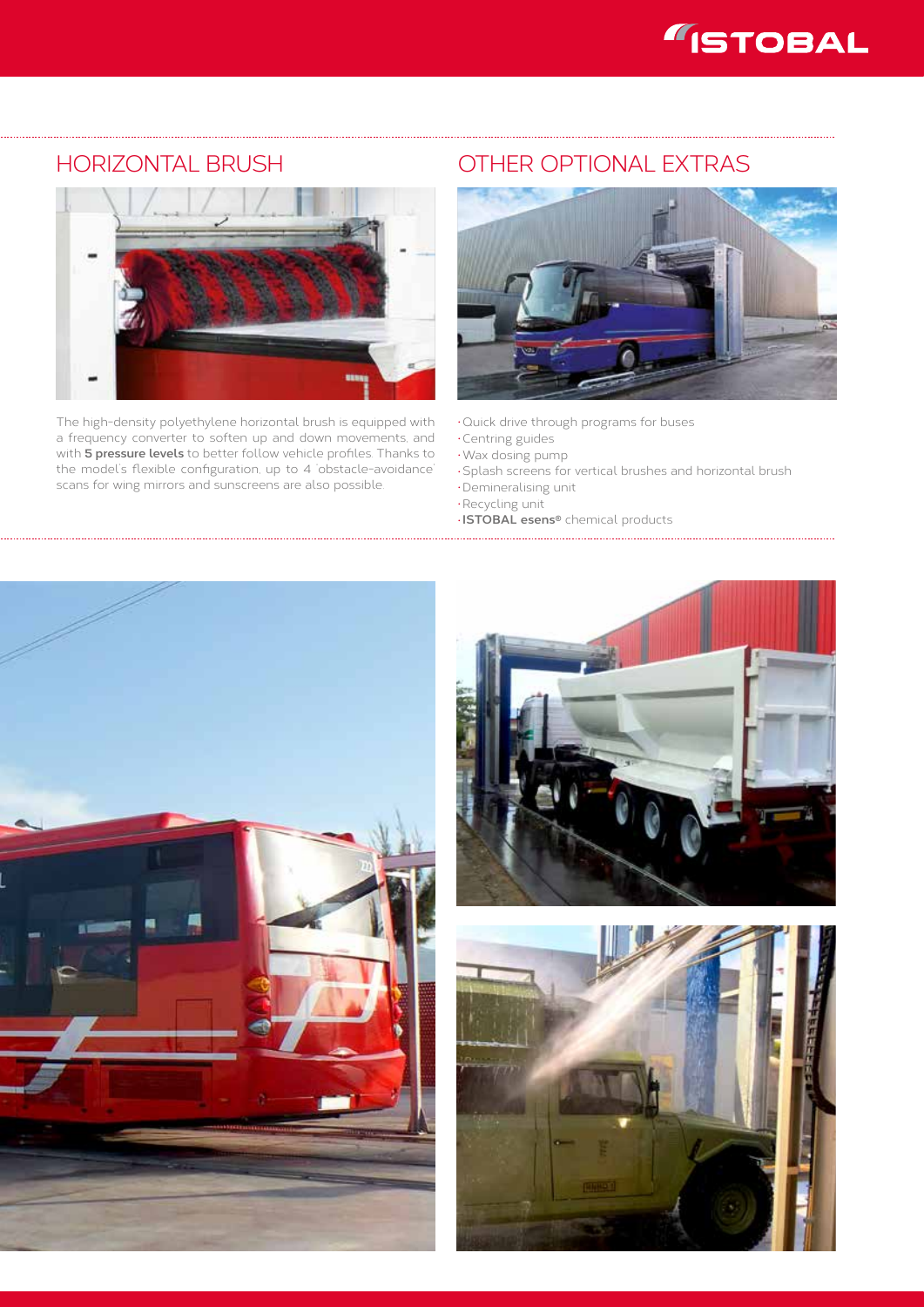# ISTOBAL HW'PROGRESS

## AUTOMATIC PRE-WASH SYSTEMS

## HIGH-PRESSURE LOWER SIDE

![](_page_5_Picture_3.jpeg)

The perfect optional extra to complement the brush-wash process in lower vehicle areas or on corners inaccessible to the brushes such as rims, underside, or tanks. It consists of **16 zero-angle nozzles** to operate at **70 bar** and with **84 L/min.** or **126 L/min.** It works with an oscillation motor (up-down) and a rotating cylinder (forward-backward) to thoroughly clean this area from different angles.

## HIGH-PRESSURE **SIDES**

![](_page_5_Picture_6.jpeg)

Recommended to thoroughly wash the upper side of the vehicle, particularly for tankers, garbage trucks or vehicles with special profiles, and to reach areas inaccessible to the vertical brushes. Consisting of **24 zero-angle nozzles** to operate at **70 bar** and **126 L/min.,** it works with an oscillation motor (up-down) and a rotating cylinder (forward-backward).

## HIGH-PRESSURE TOP

![](_page_5_Picture_9.jpeg)

Especially developed for the touchless wash of the vehicle front and upper areas or to enhance cleaning results with demanding vehicle fleets. It works with **16 zero-angle nozzles** at **70 bar** and **126 L/ min.** and with an oscillating motor and a spinning motor for software-controlled 180º motion.

#### MANUAL PRE-WASH GUN

This optional extra allows the user to manually improve the automatic wash with a high-pressure gun working at **160 bar and with 18 L/min**. Using the same gun, shampoo can be applied together with the high-pressure, or a 15 bar chemical pre-wash program can be selected. The external control panel can be mounted at a distance or wall-mounted. A reel can be installed too. The unit can work with hot water and with softened water

![](_page_5_Picture_13.jpeg)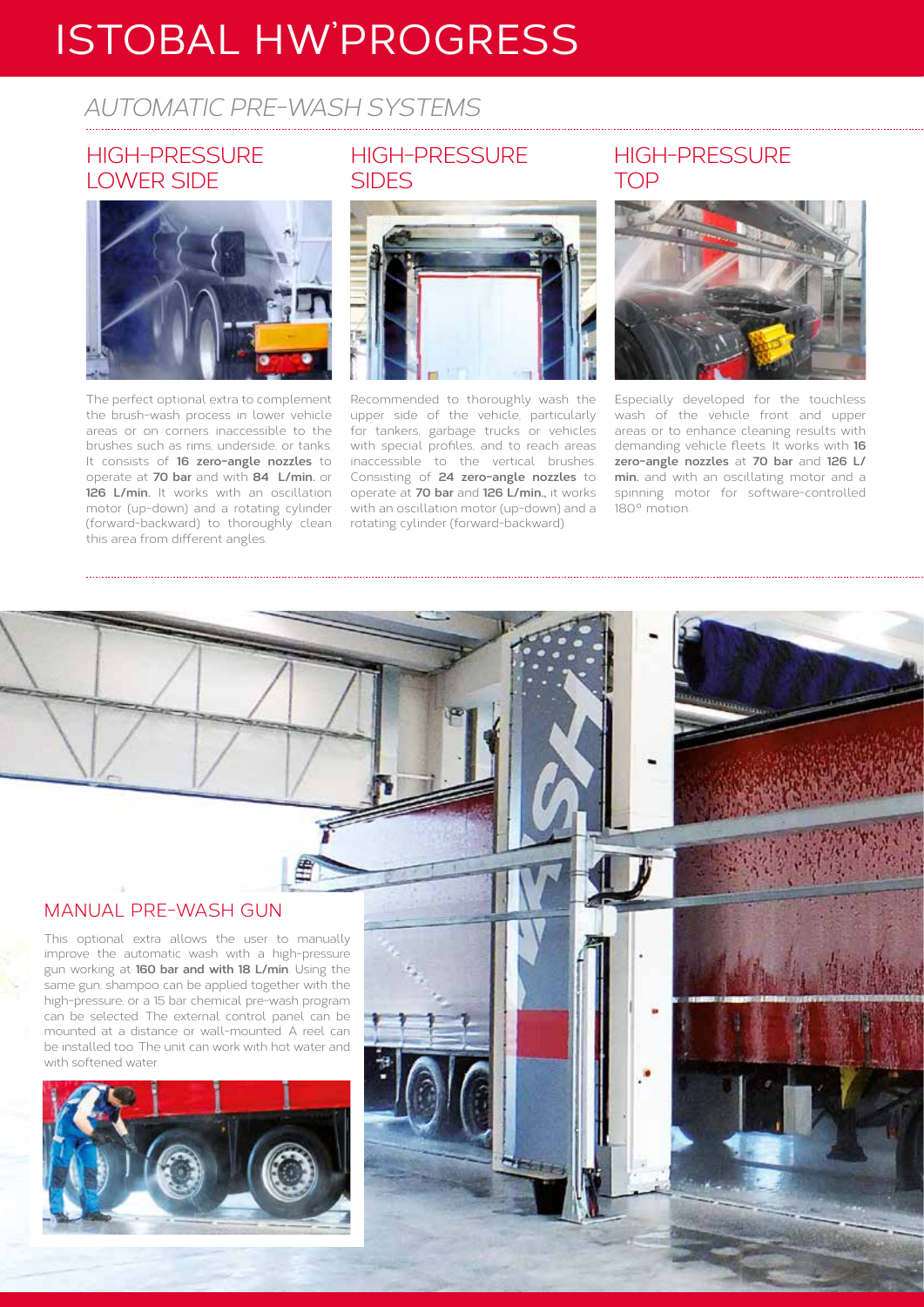## **"ISTOBAL**

### FOAMY CHEMICAL SPRAY

![](_page_6_Picture_2.jpeg)

The automatic application of the chemical pre-wash saves time and controls consumption by service; its foamy texture ensures greater efficiency in the chemical through a longer reaction time on the vehicle surface. This optional extra includes stainless steel pipes and foamers for air mixing, a **100 L** pre-mix tank and a high-pressure pump working at **100 bar**  and **28 L/min.**

#### HIGH-PRESSURE UNDERCHASSIS WASH

![](_page_6_Picture_5.jpeg)

Drive-through underchassis wash with high-pressure, working at 70 bar and 126 L/min. With entry photocells for an automatic operation and **12 rotating zero**angle nozzles, it is installed at the start of the bay. It can work with the same highpressure pump rack that feeds the rollover by means of a solenoid valve.

### HIGH-PRESSURE **RACKS**

![](_page_6_Picture_8.jpeg)

We have water pump racks for a highpressure wash at **70 bar** and **84-126 L/min,**  with 11 or 16.5 kW total power, including -respectively- 2 or 3 70 bar pumps with 5.5 kW power. They include a **200 L** water tank at a height to adequately supply the water pumps, and a by-pass valve with a pressure regulator. A 100 micron inlet filter protects the water pumps and prevents nozzles from clogging.

![](_page_6_Picture_10.jpeg)